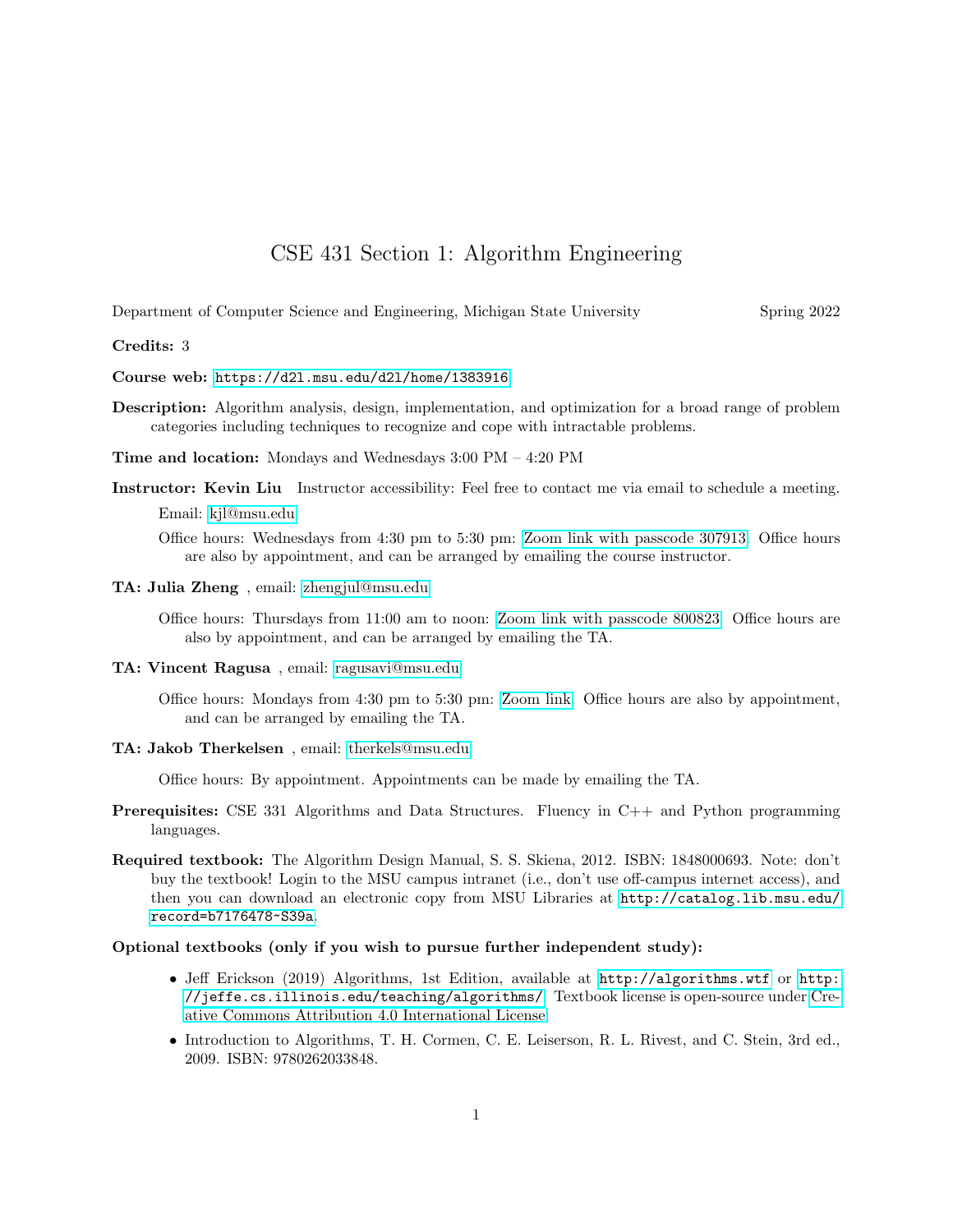• Introduction to Algorithms, T. H. Cormen, C. E. Leiserson, R. L. Rivest, and C. Stein, 4th ed., 2022. ISBN: 026204630X. To appear in March 2022.

Class notes: The class notes will be posted on the course web site.

## Graded work:

- homework/programs  $70\%$
- project,  $25\%$
- class participation, 5%
- Grading: The final grades will be assigned based on the following scale:

 $\ge 90\%$   $\ge 85\%$   $\ge 80\%$   $\ge 75\%$   $\ge 70\%$   $\ge 65\%$   $\ge 60\%$   $\lt 60\%$ 4.0 3.5 3.0 2.5 2.0 1.5 1.0 0.0

To be eligible to earn a non-zero grade in the course, a student must do all the following:

- Earn at least 50% of the total points available for all homework/programs during the semester.
- Earn at least 20% of the points available for each individual homework/program.
- Earn at least 50% of the total points available for the project.

Important: Contact the instructor if you have any concerns about your performance in the class.

The instructor reserves the right to make changes to the grading scale. Specifically, the score required to obtain each mark may be lowered.

- Lectures: The MSU Zoom videoconference system will be used to hold lecture: [Zoom link with passcode](https://msu.zoom.us/j/97153254517) [307913.](https://msu.zoom.us/j/97153254517) All lectures will be saved and then posted on MSU Mediaspace and D2L. Students will receive emails about these resources, and announcements will also be made on the class D2L site.
- Homework: Homework assignments typically will have multiple problems and may require mathematical analysis, analysis of an existing program or functions, or programming something new.
- Homework deliverables: Students will submit programming homework via Mimir Classroom. All Mimir assignments MUST be manually submitted in order to complete submission! There is no auto-submit feature enabled for any Mimir coursework. To manually submit your assignment, navigate to the "Review and Submit" section in the left pane and click the green "Submit" button and complete any additional dialogs that appear. There will be no exemptions granted if you forget to manually submit your assignment. If time permits, you can contact the course staff and they can check on the Mimir website to confirm your assignment submission status. Additional submission requirements may be included in each assignment handout.

Non-programming homework will also be submitted electronically via Mimir Classroom. Type-set solutions are preferred. Non-type-set solutions must be neat and legible. Please convert non-type-set hardcopy solutions into an electronic document using dedicated optical scanning hardware (e.g., a flatbed scanner), if possible. If you use a smartphone or camera to convert hardcopy into electronic copy, please try to do so as neatly as possible and remember to check the electronic copy to make sure that everything is legible. See specific assignment handout for more details.

Mimir Classroom is currently free for academic use during this semester ([https://www.mimirhq.com/](https://www.mimirhq.com/classroom/pricing) [classroom/pricing](https://www.mimirhq.com/classroom/pricing)). Furthermore, the MSU CSE Department has a departmental license. Students should have free access to Mimir coursework.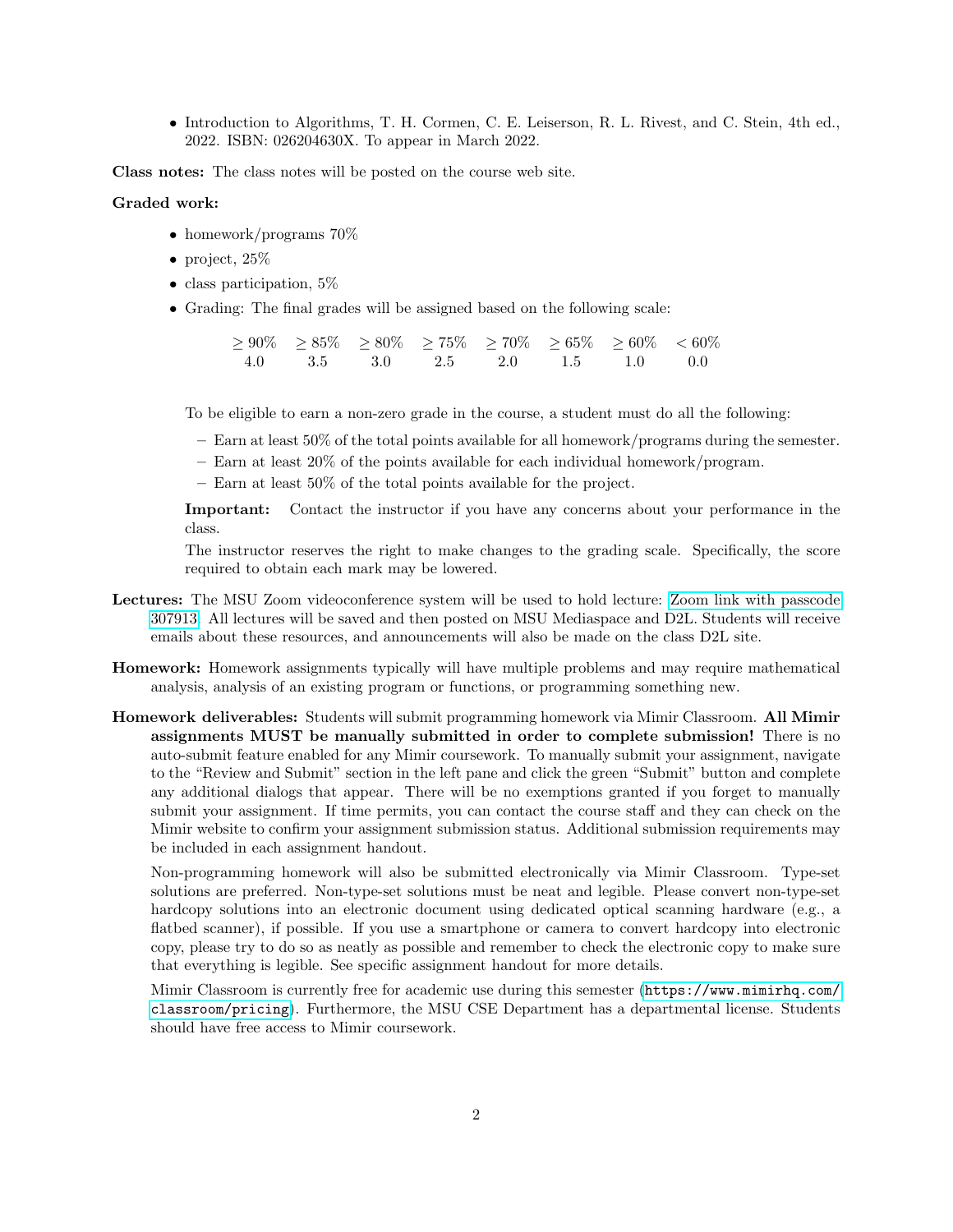Re-grading policy: Re-grade requests pertain only to original assignment submissions and require sufficient written justification – typically, a grading mistake. All re-grade requests must be submitted as a written document detailing the request with full written justification. The written request must be received by the course instructor no later than one week after the assignment grade is released on D2L. Any requests for re-grading that do not follow these guidelines will not be considered.

Note that requests for regrading can go in either direction. We are often generous when we first grade something, so please be sure that we did make a mistake before you submit your request. On the other hand, our goal is for you to understand the course material, so we will always be willing to explain to you any portion that you are stuck on.

Homework deadlines: All homework assignments are due on the deadline date specified on the assignment handout. Homework will not be accepted after the deadline, with a single important exception: each student is granted a pool totaling five extension days. The extension days can be used on any of the homework assignments, but be judicious with using them: once the pool is expended, no further extensions will be possible.

Important note: the late day pool applies only to homework assignments, and no late days will be allowed on the course project! The course project deadline is therefore a hard deadline.

In case of a documented crisis, such as illness, the student should submit the an official document to arrange for alternate grading. Advance notification is required for late submission unless this is impossible.

Class participation: The class participation component of the grade will in part be based on class attendance and participating in classroom discussion. Students are expected to attend remote lecture via Zoom videoconference at the regularly scheduled lecture times. The D2L site will provide instructions on how to access upcoming remote lectures. The course instructor will log attendance using the Zoom Usage Reports/Participants feature.

Those who participate in class provide us with another source of information as to how well they are learning the material, and how much effort they are putting into the course. We use this information to help counterbalance difficulties with homework assignments and/or the course project. Let's have an active class! Class participation will never harm your grade. Always ask any questions you may have about the material. We strongly encourage students to ask and answer each others questions on Piazza. Providing helpful answers on Piazza can be factored into the participation component of the course grade. Also, if your grade is borderline, we may consider your participation to sway our decision to your advantage.

- Learning management system: Course administration is supported using Desire2Learn, Michigan State University's learning management system (LMS). The LMS can be accessed at  $d21$  msu.edu. Course announcements, homework assignments, grades, and other materials will be distributed through the LMS.
- Course calendar: Available through the course LMS. Based on the university final exam schedule, the MSU Registrar's Office did not assign a final exam time slot for this course.
- Changes to syllabus: The course syllabus is subject to change. All changes will be announced in class, after which the syllabus will be updated with announced changes.
- Classroom technology: Personal computing devices such as laptops, cell phones, tablets, and other electronic devices may be used in class only for note-taking or other activities that are directly related to lecture. The course instructor reserves the right to ban personal computing device usage when it interferes with normal classroom activity. Violations of this policy may be assessed a classroom participation grade penalty.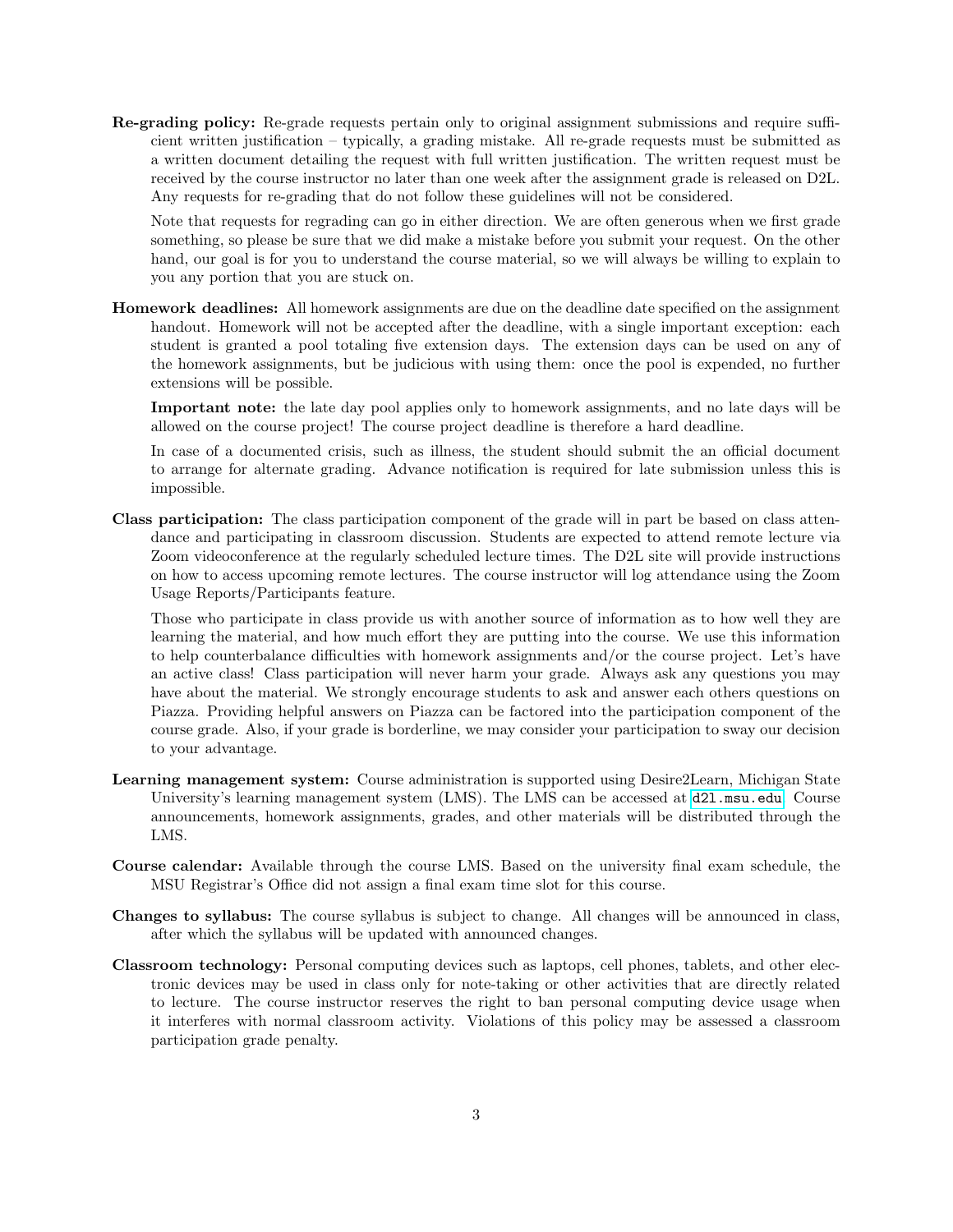Honors option: An honors option is available by email request to the course instructor. Honors option eligibility is based on both Honors College and CSE Department requirements. The latter criteria is as follows: "In general, the Honors Option designation will be given only to students who earn a 3.5 or 4.0 in the course under the same criteria applied to all other students in the course and who have done a significant project (research paper, a major extension of course material, etc.) that is in addition to the regular requirements in the specific course. Completion of extra homework problems does not meet the high standards for Honors Option designation expected by this department."

The course honors option is a major course project. Project deliverables consist of a project proposal and full project report.

- Students with disabilities: The course instructor is committed to accommodating students with disabilities according to the policy of the Michigan State University Resource Center for Personals with Disabilities (RCPD), stated as follows (reproduced from the [RCPD Model Statement\)](https://www.rcpd.msu.edu/services/accommodations): "Michigan State University is committed to providing equal opportunity for participation in all programs, services and activities. Requests for accommodations by persons with disabilities may be made by contacting the Resource Center for Persons with Disabilities at 517-884-RCPD or on the web at <rcpd.msu.edu>. Once your eligibility for an accommodation has been determined, you will be issued a verified individual services accommodation ("VISA") form. Please present this form to me at the start of the term and/or two weeks prior to the accommodation date (test, project, etc). Requests received after this date will be honored whenever possible."
- University anti-discrimination policies: CSE 431 adheres to Michigan State University policies that prohibit discrimination and harassment. The university policies on this matter are set forth in [the](http://oie.msu.edu/policies-procedures-forms/documents/ADP%20Users%20Manual%20-%20updated%2015.07.24.pdf) [Office of Institutional Equity handbook](http://oie.msu.edu/policies-procedures-forms/documents/ADP%20Users%20Manual%20-%20updated%2015.07.24.pdf) and [the MSU Faculty handbook.](https://www.hr.msu.edu/documents/facacadhandbooks/facultyhandbook/AntiDiscrimPolicy.htm) Furthermore, the course staff are committed to creating a safe and productive environment for student engagement; disruptive behavior that is not conducive to intellectual discourse in such an environment will not be tolerated.
- Academic freedom: CSE 431 adheres to Michigan State University policies regarding academic freedom. The university policies on this matter are set forth in [the MSU Faculty handbook.](https://www.hr.msu.edu/documents/facacadhandbooks/facultyhandbook/AcademicFreedom.htm)
- Academic honesty policy for coursework: Plagiarism (unsourced use of other's intellectual property) is not allowed. However, citing and using other's works is generally fine (please ask if uncertain) as long as the material wasn't made specifically for solving assignments in this class.

Each student's coursework and homework/assignment solutions must be their own and each student must write (and not share) their own code. Additionally, the use of material from previous semesters and code from other students in the class are instances of academic dishonesty. If a student submits code that they don't understand, such is also an act of academic dishonesty. Other examples of academic dishonesty include (but are not limited to):

- Copying another student's code or other coursework, or sharing your own solution.
- Using code implemented by someone else intended to solve this class's assignments (i.e., don't get someone else to do your assignment for you!).
- Using code independently implemented by someone else without attributing credit (i.e., you can use tools, libraries, or code snippets from the web, but cite them!).
- Writing code that deceptively passes the test cases, but doesn't solve the problem given. In other words, abusing the auto-grader to give unearned points.
- Using websites and sources, whose purpose is to provide assignment solutions (e.g. using Chegg.com for any purpose regarding this class).
- Submitting a solution that you don't understand and/or can't explain to an instructor.
- Providing false information to the instructor about matters related to the course.